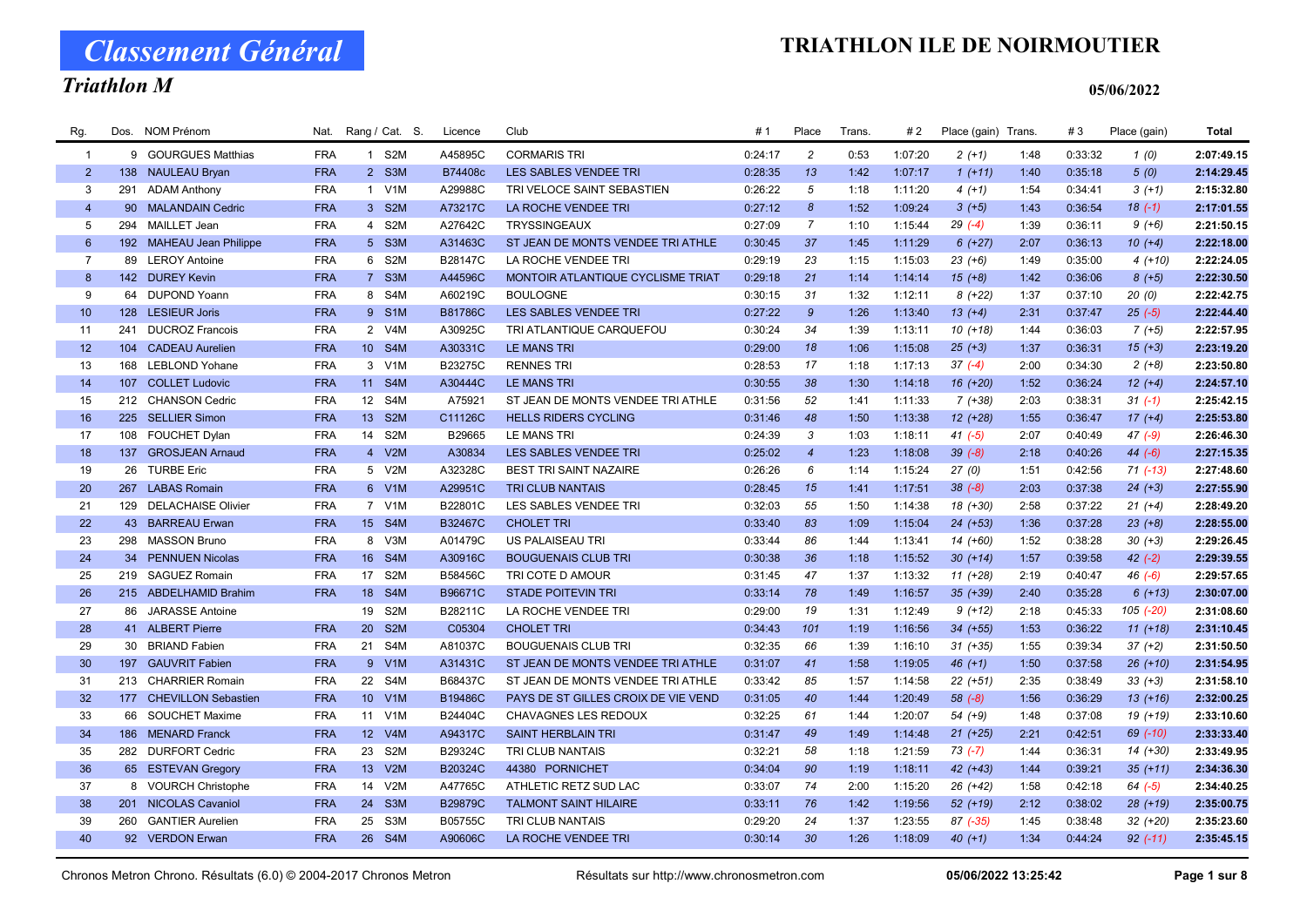Classement Général

# Triathlon M

| Rg. | Dos. | <b>NOM Prénom</b>          | Nat.       |                 | Rang / Cat. S.   | Licence        | Club                              | #1      | Place        | Trans. | # 2     | Place (gain) Trans |      | #3      | Place (gain)  | <b>Total</b> |
|-----|------|----------------------------|------------|-----------------|------------------|----------------|-----------------------------------|---------|--------------|--------|---------|--------------------|------|---------|---------------|--------------|
| 41  |      | 139 THIBAUD Sarah          | <b>FRA</b> |                 | 1 S3F F          | B37351         | LES SABLES VENDEE TRI             | 0:36:12 | 120          | 2:02   | 1:16:14 | $32 (+64)$         | 1:54 | 0:40:08 | $43 (+15)$    | 2:36:27.60   |
| 42  | 284  | <b>GLOAGUEN Jean Marie</b> | <b>FRA</b> |                 | 15 V2M           | B83759C        | TRI CLUB NANTAIS                  | 0:27:37 | 10           | 1:24   | 1:23:10 | $82$ $(-31)$       | 2:09 | 0:42:11 | $62 (-1)$     | 2:36:28.80   |
| 43  |      | 174 GENAUDEAU Alexandre    | <b>FRA</b> | 27              | S <sub>2</sub> M | C14029C        | LA ROCHE VENDEE TRI               | 0:28:50 | 16           | 2:09   | 1:18:37 | $43$ $(-12)$       | 2:36 | 0:44:22 | 89 (-15)      | 2:36:31.10   |
| 44  |      | 123 SALDANA Mika           | <b>FRA</b> | 16              | V2M              | B43917C        | LES SABLES VENDEE TRI             | 0:33:08 | 75           | 1:30   | 1:14:34 | $17(+48)$          | 2:29 | 0:44:59 | 99 (-17)      | 2:36:38.30   |
| 45  |      | 55 MERCIEE Marc            | <b>FRA</b> |                 | 17 V1M           | A92984C        | <b>CORMARIS TRI</b>               | 0:32:20 | 57           | 1:20   | 1:20:05 | $53 (+7)$          | 2:10 | 0:41:11 | $51 (+5)$     | 2:37:03.35   |
| 46  |      | 243 ROCU Gael              | <b>FRA</b> | 28              | S3M              | B45610C        | TRI ATLANTIQUE CARQUEFOU          | 0:31:55 | 51           | 3:55   | 1:14:43 | 19 (+18)           | 3:03 | 0:43:43 | $82$ (-13)    | 2:37:15.50   |
| 47  |      | 176 ECHEVIN Marine         | <b>FRA</b> |                 | 2 S2F F          | A29429         | SAINT AVERTIN SPORTS TRI37        | 0:28:44 | 14           | 1:11   | 1:24:22 | $92$ $(-39)$       | 2:03 | 0:41:13 | $52 (+6)$     | 2:37:31.45   |
| 48  | 112  | <b>ROUX Sebastien</b>      | <b>FRA</b> | 29              | S4M              | A92904         | LE MANS TRI                       | 0:29:36 | 27           | 1:48   | 1:21:00 | $63$ $(-16)$       | 2:03 | 0:43:23 | $75(-5)$      | 2:37:47.65   |
| 49  |      | 166 DAVID Julien           | <b>FRA</b> | 30 <sup>°</sup> | S <sub>1</sub> M | C04959C        | <b>RENNES TRI</b>                 | 0:33:35 | 81           | 2:58   | 1:19:27 | $47 (+14)$         | 2:28 | 0:39:42 | $39 (+18)$    | 2:38:07.70   |
| 50  |      | 172 GRELIER Corentin       | <b>FRA</b> | 31              | S <sub>1</sub> M | C08694C        | <b>RSSC TRI</b>                   | 0:40:07 | 158          | 2:06   | 1:11:26 | $5(+109)$          | 2:27 | 0:42:07 | $60(-1)$      | 2:38:10.50   |
| 51  |      | 254 CONSTANTY Jean Charles | <b>FRA</b> | 32 <sup>2</sup> | S <sub>3</sub> M | B83534C        | <b>TRI CLUB NANTAIS</b>           | 0:33:12 | 77           | 1:40   | 1:21:08 | $65 (+9)$          | 2:24 | 0:39:52 | $41 (+17)$    | 2:38:13.50   |
| 52  |      | 94 CHALHOUB Nicolas        | <b>FRA</b> | 33              | S3M              | B83515C        | LA ROCHE VENDEE TRI               | 0:29:19 | 22           | 1:36   | 1:20:54 | 59 (-16)           | 2:10 | 0:44:22 | $91 (-14)$    | 2:38:18.90   |
| 53  |      | 276 PASQUEREAU Alban       | <b>FRA</b> | 34              | S <sub>2</sub> M | B56774C        | <b>TRI CLUB NANTAIS</b>           | 0:33:51 | 88           | 1:59   | 1:20:45 | 56 (+18)           | 2:01 | 0:39:47 | $40 (+17)$    | 2:38:21.35   |
| 54  | 290  | <b>MIGNON Jeremy</b>       | <b>FRA</b> | 35              | S <sub>3</sub> M | A45162C        | TRI VELOCE SAINT SEBASTIEN        | 0:32:45 | 68           | 1:55   | 1:19:44 | $51 (+13)$         | 2:00 | 0:42:08 | $61 (+1)$     | 2:38:30.10   |
| 55  |      | 262 GERNIGON Nicolas       | <b>FRA</b> | 36              | S4M              | A02436C        | <b>TRI CLUB NANTAIS</b>           | 0:32:28 | 64           | 1:28   | 1:24:47 | 97 (-19)           | 1:53 | 0:37:59 | $27 (+28)$    | 2:38:32.90   |
| 56  | 48   | JOUET Antoine              | <b>FRA</b> | 18              | V4M              | A30740C        | <b>CHOLET TRI</b>                 | 0:29:23 | 25           | 1:21   | 1:22:08 | 75 (-20)           | 2:04 | 0:43:45 | $84$ (-11)    | 2:38:38.55   |
| 57  |      | 91 MINGUY Pauline          | <b>FRA</b> |                 | 3 S2F <b>F</b>   | <b>B35938C</b> | LA ROCHE VENDEE TRI               | 0:29:00 | 20           | 1:49   | 1:21:42 | 69 (-24)           | 2:28 | 0:43:52 | $86$ $(-13)$  | 2:38:48.80   |
| 58  |      | 11 BIKE Wilfried           | <b>FRA</b> | 37              | S <sub>3</sub> M | B94186C        | <b>ASPTT ANGERS</b>               | 0:31:58 | 53           | 1:33   | 1:21:39 | 68 (-11)           | 2:23 | 0:41:35 | $56 (+6)$     | 2:39:05.45   |
| 59  |      | 72 PRECHAIS Adrien         | <b>FRA</b> | 38              | S <sub>3</sub> M | B93460C        | <b>L'ORANGE BLEUE</b>             | 0:34:05 | 91           | 1:42   | 1:23:27 | $84 (+6)$          | 1:36 | 0:38:24 | $29(+26)$     | 2:39:11.35   |
| 60  |      | 190 FERTILLET Julien       | <b>FRA</b> | 19              | V <sub>1</sub> M | A31332C        | ST JEAN DE MONTS VENDEE TRI ATHLE | 0:30:12 | 29           | 2:14   | 1:21:52 | 70 (-25)           | 2:37 | 0:42:21 | $65 (-6)$     | 2:39:14.50   |
| 61  |      | 15 PERROT Jacques          | <b>FRA</b> | 20              | V3M              | B02074C        | <b>ASPTT ANGERS</b>               | 0:31:14 | 43           | 2:20   | 1:17:04 | $36 (+8)$          | 2:35 | 0:46:11 | $113$ $(-26)$ | 2:39:21.50   |
| 62  |      | 19 LIBERT Jimmy            | <b>FRA</b> | 21              | V <sub>1</sub> M | B20760C        | INDIV LIGUE PAYS DE LA LOIRE      | 0:29:47 | 28           | 2:14   | 1:22:58 | $81 (-34)$         | 2:17 | 0:42:17 | 63 (0)        | 2:39:29.60   |
| 63  |      | 14 LAMBERT Bruno           | <b>FRA</b> | 22              | V4M              | B70732c        | <b>ASPTT ANGERS</b>               | 0:32:35 | 67           | 1:38   | 1:16:30 | $33 (+30)$         | 2:07 | 0:47:07 | $123$ $(-26)$ | 2:39:54.70   |
| 64  | 251  | <b>BELZ Benoit</b>         | <b>FRA</b> | 39              | S <sub>3</sub> M | B06347C        | TRI CLUB NANTAIS                  | 0:32:53 | 71           | 1:47   | 1:21:57 | 72(0)              | 1:51 | 0:41:33 | $55(+7)$      | 2:39:58.40   |
| 65  |      | 264 GUILLOTEAU Pierre      | <b>FRA</b> | 40              | S <sub>2</sub> M | B55159         | <b>TRI CLUB NANTAIS</b>           | 0:38:57 | 147          | 2:03   | 1:19:28 | 48 (+56)           | 2:26 | 0:37:26 | $22 (+26)$    | 2:40:18.35   |
| 66  |      | 5 RABIN Christophe         | <b>FRA</b> | 23              | V3M              | A05885C        | ANTONY NATATION SECTION TRI       | 0:32:26 | 62           | 2:10   | 1:19:38 | $50(+11)$          | 2:28 | 0:43:45 | $83$ $(-15)$  | 2:40:24.30   |
| 67  |      | 257 FOUQUET Maxime         | <b>FRA</b> | 41              | S <sub>4</sub> M | B35246C        | <b>TRI CLUB NANTAIS</b>           | 0:38:05 | 141          | 2:29   | 1:19:04 | 45 (+53)           | 2:00 | 0:38:53 | $34 (+21)$    | 2:40:28.70   |
| 68  |      | 82 BLANCHARD Florent       | <b>FRA</b> | 24              | V2M              | A26608C        | LA ROCHE VENDEE TRI               | 0:34:39 | 100          | 1:40   | 1:19:35 | 49 (+34)           | 1:57 | 0:42:49 | $68(-2)$      | 2:40:38.40   |
| 69  |      | 17 FURET Lucas             | <b>FRA</b> |                 | 42 S2M           | B49515C        | <b>ASPTT NANTES TRI</b>           | 0:28:16 | 11           | 2:25   | 1:24:25 | $94 (-52)$         | 2:21 | 0:43:42 | $81 (-6)$     | 2:41:06.45   |
| 70  |      | 163 MALET Julien           | <b>FRA</b> | 43              | S4M              | B47673C        | <b>CJAC TRI PORNIC</b>            | 0:40:43 | 165          | 2:19   | 1:14:43 | 20 (+87)           | 2:12 | 0:41:31 | $54(+8)$      | 2:41:25.85   |
| 71  |      | 198 M MIGADEL Samuel       | <b>FRA</b> | 25              | V2M              | A31367C        | ST JEAN DE MONTS VENDEE TRI ATHLE | 0:32:15 | 56           | 2:19   | 1:21:57 | $71$ $(-13)$       | 2:14 | 0:42:51 | $70(-2)$      | 2:41:34.60   |
| 72  | 31   | <b>BURGAUD Anthony</b>     | <b>FRA</b> | 26              | V2M              | A31507C        | <b>BOUGUENAIS CLUB TRI</b>        | 0:31:53 | 50           | 1:30   | 1:21:28 | $67 (-8)$          | 2:38 | 0:44:21 | $87$ $(-14)$  | 2:41:47.20   |
| 73  | 101  | <b>SOUNN Ameline</b>       | <b>FRA</b> | $\overline{4}$  | S1F              | A47652C        | LA ROCHELLE TRI                   | 0:24:03 | $\mathbf{1}$ | 1:21   | 1:26:50 | $110(-41)$         | 3:19 | 0:46:52 | 120 (-31)     | 2:42:24.20   |
| 74  | 135  | <b>BRETON Alex</b>         | <b>FRA</b> | 44              | S4M              | B75537C        | LOCHES 37 TRI                     | 0:31:40 | 44           | 1:44   | 1:23:34 | 85 (-30)           | 2:51 | 0:42:41 | 67 (0)        | 2:42:27.65   |
| 75  | 109  | <b>GOSMAS Steve</b>        | <b>FRA</b> | 45              | S4M              | C09391C        | <b>LE MANS TRI</b>                | 0:36:26 | 130          | 1:54   | 1:25:09 | $101 (+22)$        | 2:16 | 0:36:46 | $16 (+33)$    | 2:42:28.95   |
| 76  |      | 106 CHANTEPIE Dimitri      | <b>FRA</b> | 46              | S3M              | B46202C        | <b>LE MANS TRI</b>                | 0:34:31 | 99           | 1:25   | 1:20:56 | $61 (+26)$         | 2:10 | 0:43:38 | $78(-3)$      | 2:42:36.45   |
| 77  |      | 237 SUAUDEAU Christian     | <b>FRA</b> | 27              | V4M              | A31920         | TRI VELOCE SAINT SEBASTIEN        | 0:28:30 | 12           | 1:28   | 1:20:44 | 55 (-24)           | 2:22 | 0:49:41 | 149 (-41)     | 2:42:41.80   |
| 78  | 279  | <b>ROSSOTTI Vincent</b>    | <b>FRA</b> | 28              | V <sub>1</sub> M | B52319C        | TRI CLUB NANTAIS                  | 0:30:26 | 35           | 2:05   | 1:22:24 | 76 (-25)           | 2:18 | 0:46:31 | 116 (-18)     | 2:43:43.05   |
| 79  |      | 210 COURANT Mathieu        | <b>FRA</b> | 29              | V1M              | A74662C        | ST JEAN DE MONTS VENDEE TRI ATHLE | 0:31:08 | 42           | 2:49   | 1:20:59 | $62$ $(-19)$       | 2:25 | 0:46:34 | $117(-18)$    | 2:43:52.45   |
| 80  |      | 45 DEQUE Clement           | <b>FRA</b> |                 | 47 S2M           | B86359C        | <b>CHOLET TRI</b>                 | 0:33:56 | 89           | 1:38   | 1:23:50 | $86 (+2)$          | 2:13 | 0:42:29 | $66 (+7)$     | 2:44:04.70   |
|     |      |                            |            |                 |                  |                |                                   |         |              |        |         |                    |      |         |               |              |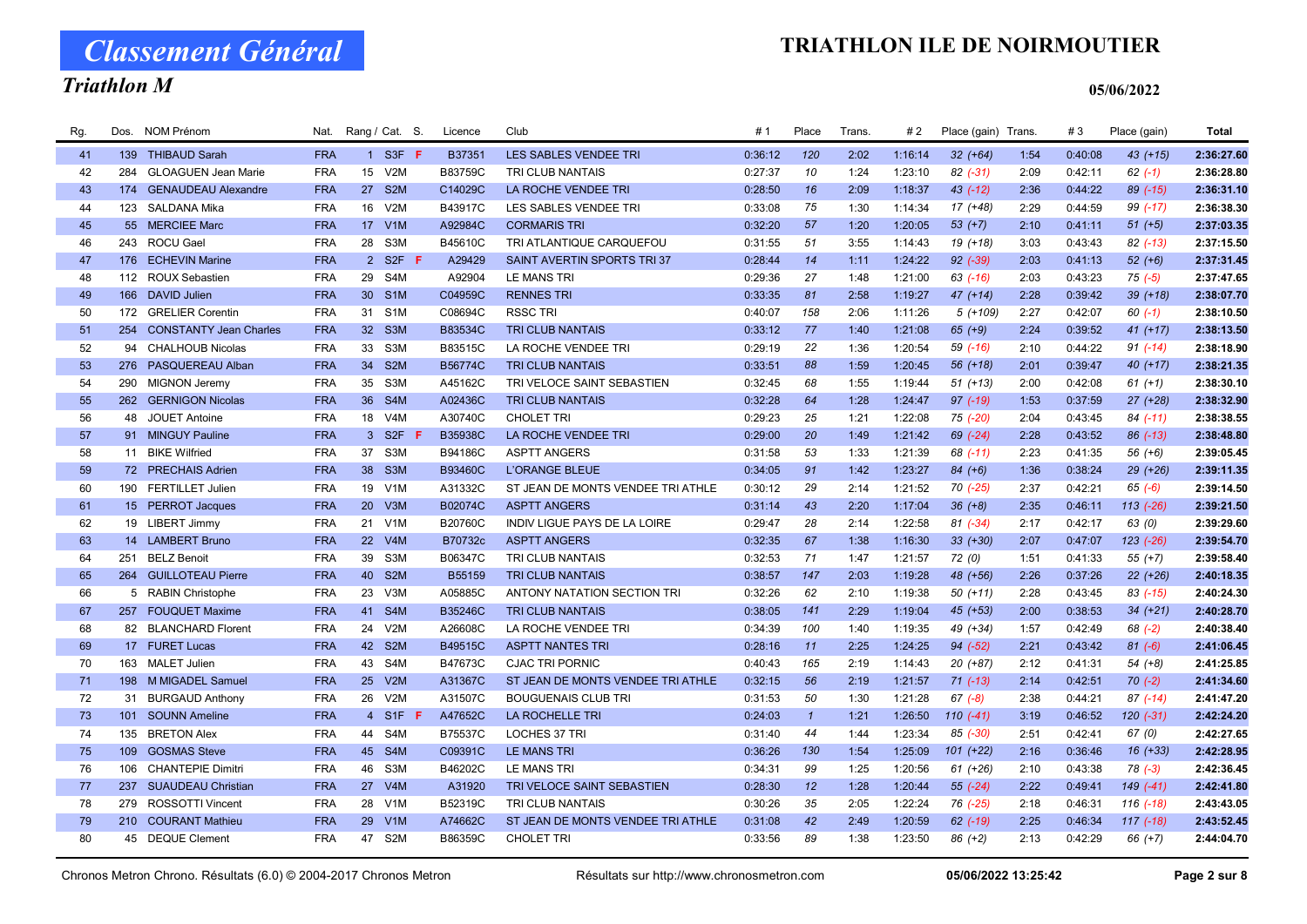Classement Général

# Triathlon M

#### 05/06/2022

| Rg. | Dos. | <b>NOM Prénom</b>         | Nat.       |                 | Rang / Cat. S.   | Licence        | Club                              | #1      | Place | Trans. | # 2     | Place (gain) Trans. |      | #3      | Place (gain)  | <b>Total</b> |
|-----|------|---------------------------|------------|-----------------|------------------|----------------|-----------------------------------|---------|-------|--------|---------|---------------------|------|---------|---------------|--------------|
| 81  |      | 180 COTTINEAU David       | <b>FRA</b> | 30 <sup>°</sup> | V2M              | C00031         | <b>SAINT HERBLAIN TRI</b>         | 0:34:26 | 98    | 2:25   | 1:24:21 | $91 (+4)$           | 2:28 | 0:40:49 | 48 (+13)      | 2:44:27.70   |
| 82  | 84   | CREPEAU Leo               | <b>FRA</b> | 48              | S3M              | C12080C        | LA ROCHE VENDEE TRI               | 0:36:51 | 135   | 2:04   | 1:19:00 | 44 (+56)            | 2:41 | 0:45:10 | $100(-3)$     | 2:45:44.85   |
| 83  |      | 83 BOURDET Teddy          | <b>FRA</b> | 31              | V2M              | B74686C        | LA ROCHE VENDEE TRI               | 0:34:11 | 92    | 2:10   | 1:25:38 | $104 (-5)$          | 2:01 | 0:41:52 | $59(+14)$     | 2:45:50.40   |
| 84  |      | 194 MERLET Richard        | <b>FRA</b> | 32              | V <sub>1</sub> M | A41952         | ST JEAN DE MONTS VENDEE TRI ATHLE | 0:32:00 | 54    | 2:25   | 1:22:34 | 78 (-21)            | 2:55 | 0:45:59 | $110(-9)$     | 2:45:51.75   |
| 85  |      | 24 RICAUD Elizabeth       | <b>FRA</b> |                 | 1 V2F            | B01157C        | <b>BEST TRI SAINT NAZAIRE</b>     | 0:34:18 | 94    | 1:31   | 1:24:08 | 88 (+5)             | 2:22 | 0:43:42 | $80 (+4)$     | 2:45:58.95   |
| 86  | 191  | <b>GRAVOIL Didier</b>     | <b>FRA</b> | 33              | V3M              | A31441         | ST JEAN DE MONTS VENDEE TRI ATHLE | 0:36:25 | 129   | 1:42   | 1:25:10 | $102 (+22)$         | 1:59 | 0:40:50 | 49 (+21)      | 2:46:03.45   |
| 87  | 240  | <b>BASTARD Stephen</b>    |            | 49              | S <sub>2</sub> M | B53120C        | TRI ATLANTIQUE CARQUEFOU          | 0:35:13 | 105   | 2:22   | 1:24:17 | $90 (+9)$           | 2:27 | 0:41:47 | $58 (+9)$     | 2:46:03.80   |
| 88  | 119  | <b>ROBIN Cyril</b>        | <b>FRA</b> | 34              | V <sub>1</sub> M | B15799C        | LES HERBIERS VENDEE TRI           | 0:34:26 | 97    | 2:28   | 1:22:26 | $77(+11)$           | 2:11 | 0:45:25 | $103(-2)$     | 2:46:53.30   |
| 89  |      | 114 LIAIGRE Laurent       | <b>FRA</b> | 35 <sup>5</sup> | V2M              | A32116C        | LE POIRE SUR VIE VENDEE TRI       | 0:33:41 | 84    | 2:13   | 1:21:16 | $66 (+8)$           | 3:23 | 0:47:00 | $122$ $(-13)$ | 2:47:30.45   |
| 90  |      | 143 MAZAUD Gaetan         | <b>FRA</b> | 50              | S <sub>4</sub> M | B47894C        | <b>MYTRIBE</b>                    | 0:35:14 | 106   | 1:40   | 1:20:47 | 57 (+29)            | 2:13 | 0:48:11 | $134$ $(-13)$ | 2:48:03.25   |
| 91  |      | 95 COSSON Valentin        | <b>FRA</b> | 51              | S <sub>2</sub> M | B26984C        | LA ROCHE VENDEE TRI               | 0:32:27 | 63    | 1:30   | 1:24:12 | $89$ (-17)          | 2:23 | 0:47:57 | $131(-11)$    | 2:48:26.40   |
| 92  |      | 255 DEBURE Samuel         | <b>FRA</b> | 36              | V3M              | A75147C        | TRI CLUB NANTAIS                  | 0:35:50 | 114   | 1:46   | 1:27:32 | $117 (+2)$          | 1:43 | 0:41:42 | 57 (+20)      | 2:48:30.80   |
| 93  |      | 62 JOUSSEMET Vincent      | <b>FRA</b> | 37              | V2M              | B06426c        | <b>HELLS RIDERS CYCLING</b>       | 0:41:29 | 168   | 1:50   | 1:15:40 | 28 (+84)            | 2:06 | 0:47:48 | $129(-9)$     | 2:48:50.20   |
| 94  |      | 246 MIESZCZAK Yannick     | <b>FRA</b> | 38              | V2M              | B89572C        | TRI CLUB BOULONNAIS               | 0:36:14 | 122   | 2:00   | 1:24:23 | $93 (+21)$          | 2:37 | 0:43:40 | $79(+7)$      | 2:48:51.45   |
| 95  |      | 49 LECHAT Valentin        | <b>FRA</b> | 52              | S <sub>1</sub> M | B63244C        | <b>CHOLET TRI</b>                 | 0:29:35 | 26    | 2:03   | 1:25:02 | 99 (-46)            | 2:33 | 0:49:49 | 150 (-23)     | 2:49:00.00   |
| 96  | 204  | <b>CARPENTIER Jeanluc</b> | <b>FRA</b> | 53              | S4M              | B09091C        | <b>SAUMUR TEAM TRI</b>            | 0:35:19 | 108   | 2:07   | 1:25:29 | $103 (+4)$          | 2:29 | 0:43:50 | $85 (+8)$     | 2:49:11.05   |
| 97  |      | 296 GEAN Marie            | <b>FRA</b> |                 | 2 V1F F          | A02386C        | <b>US PALAISEAU TRI</b>           | 0:35:18 | 107   | 1:32   | 1:26:04 | $105 (+4)$          | 2:00 | 0:44:25 | $93 (+6)$     | 2:49:16.70   |
| 98  | 54   | <b>BUDAIL Franck</b>      | <b>FRA</b> | 39              | V2M              | A55837         | <b>CORMARIS TRI</b>               | 0:35:22 | 109   | 1:58   | 1:20:55 | 60 (+28)            | 2:51 | 0:48:49 | 143 (-17)     | 2:49:53.15   |
| 99  |      | 199 NICLOT Gaetan         | <b>FRA</b> |                 | 54 S4M           | C14738         | <b>VANNES</b>                     | 0:32:23 | 60    | 2:21   | 1:32:31 | $154 (-60)$         | 3:20 | 0:39:22 | $36 (+21)$    | 2:49:56.20   |
| 100 | 120  | <b>BOUFFANDEAU Xavier</b> | <b>FRA</b> | 40              | V2M              | A32444C        | LES HERBIERS VENDEE TRI           | 0:34:14 | 93    | 2:55   | 1:29:43 | 135 (-25)           | 2:19 | 0:41:09 | $50(+18)$     | 2:50:17.30   |
| 101 |      | 56 BREHIER Joel           | <b>FRA</b> | 41              | V1M              | A93600C        | <b>COUERON TRIATHLON</b>          | 0:33:27 | 79    | 1:48   | 1:24:45 | $96$ $(-11)$        | 2:13 | 0:48:30 | $139(-11)$    | 2:50:40.60   |
| 102 |      | 224 MASLIAH Adrien        | <b>FRA</b> | 55              | S3M              | B38361         | TRI CLUB NANTAIS                  | 0:33:01 | 73    | 2:14   | 1:28:00 | $121$ $(-33)$       | 3:12 | 0:44:22 | $90 (+4)$     | 2:50:47.10   |
| 103 |      | 35 ROLLAND Julie          | <b>FRA</b> | 5 <sup>5</sup>  | S4F              | B09749C        | <b>BOUGUENAIS CLUB TRI</b>        | 0:32:22 | 59    | 1:59   | 1:30:16 | 139 (-52)           | 1:52 | 0:44:21 | $88 (+8)$     | 2:50:47.35   |
| 104 |      | 42 BARRE Matheo           | <b>FRA</b> | $\mathbf{1}$    | <b>JUM</b>       | 0230551        | <b>CHOLET TRI</b>                 | 0:30:20 | 32    | 1:34   | 1:26:42 | 108 (-50)           | 2:37 | 0:49:50 | $151 (-22)$   | 2:51:01.55   |
| 105 |      | 47 GODARD Yael            | <b>FRA</b> | 56              | S4M              | B88600         | <b>CHOLET TRI</b>                 | 0:35:42 | 113   | 2:09   | 1:22:40 | 79 (+21)            | 2:20 | 0:48:12 | $135(-13)$    | 2:51:01.70   |
| 106 |      | 21 PENNETIER Franck       | <b>FRA</b> | 42              | V2M              | A734628        | <b>BOUGUENAIS CLUB TRI</b>        | 0:35:59 | 117   | 2:03   | 1:29:22 | $130(-6)$           | 2:15 | 0:41:30 | $53(+17)$     | 2:51:05.85   |
| 107 |      | 68 DOUET Nicolas          | <b>FRA</b> | 43              | V1M              | A31851C        | <b>IRON TEAM 44</b>               | 0:39:22 | 151   | 2:21   | 1:21:02 | 64 (+49)            | 2:44 | 0:45:50 | $107(-5)$     | 2:51:15.85   |
| 108 | 263  | <b>GIRARD Benjamin</b>    | <b>FRA</b> | 57              | S <sub>3</sub> M | C01988C        | TRI CLUB NANTAIS                  | 0:40:29 | 160   | 2:15   | 1:26:32 | 107 (+28)           | 2:33 | 0:39:35 | $38 (+24)$    | 2:51:21.85   |
| 109 |      | 50 MERIGEAULT Sebastien   | <b>FRA</b> |                 | 44 V1M           | <b>B31826C</b> | <b>CHOLET TRI</b>                 | 0:41:22 | 167   | 2:04   | 1:22:42 | $80 (+51)$          | 2:22 | 0:43:01 | $74(+7)$      | 2:51:29.50   |
| 110 |      | 242 FIEVET Cyrille        | <b>FRA</b> | 45              | V3M              | 0230553        | TRI ATLANTIQUE CARQUEFOU          | 0:33:28 | 80    | 2:30   | 1:27:09 | $113$ $(-25)$       | 2:51 | 0:45:58 | $109(-5)$     | 2:51:52.70   |
| 111 |      | 236 MEYER Gerard          | <b>FRA</b> | 46              | V2M              | C01847C        | TRI VELOCE SAINT SEBASTIEN        | 0:35:55 | 116   | 1:27   | 1:27:48 | $120 (+3)$          | 1:55 | 0:45:13 | $101 (+2)$    | 2:52:15.85   |
| 112 |      | 221 HEBERT Pascal         | <b>FRA</b> | 47              | V <sub>4</sub> M | A79742C        | TC JOUE LES TOURS                 | 0:32:34 | 65    | 1:43   | 1:28:11 | 123 (-35)           | 2:25 | 0:47:31 | 125 (-12)     | 2:52:22.50   |
| 113 |      | 111 LANCELOT Yohann       | <b>FRA</b> | 48              | V1M              | B92134C        | <b>LE MANS TRI</b>                | 0:33:36 | 82    | 2:15   | 1:24:56 | $98$ $(-11)$        | 2:46 | 0:49:11 | 146 (-20)     | 2:52:41.40   |
| 114 | 33   | <b>MARAIS Vincent</b>     | <b>FRA</b> | 49              | V <sub>4</sub> M | A31497C        | <b>BOUGUENAIS CLUB TRI</b>        | 0:31:41 | 45    | 2:38   | 1:27:27 | 116 (-50)           | 2:37 | 0:48:28 | 138 (-19)     | 2:52:49.80   |
| 115 | 293  | <b>BABONNEAU Pascal</b>   | <b>FRA</b> | 50              | V3M              | A43301         | TRI VELOCE SAINT SEBASTIEN        | 0:38:39 | 142   | 2:28   | 1:24:43 | 95 (+28)            | 2:14 | 0:44:51 | $98(-1)$      | 2:52:51.90   |
| 116 |      | 52 ROTUREAU Laurent       | <b>FRA</b> | 51              | V3M              | A30717C        | <b>CHOLET TRI</b>                 | 0:41:35 | 169   | 1:48   | 1:23:24 | 83 (+52)            | 2:04 | 0:44:40 | $96 (+1)$     | 2:53:28.70   |
| 117 |      | 40 ROIMIER Manuel         | <b>FRA</b> | 58              | S <sub>3</sub> M | A58055C        | <b>CHATEAU GONTIER TRI</b>        | 0:36:20 | 126   | 1:51   | 1:29:10 | $129 (+5)$          | 2:05 | 0:44:41 | $97 (+4)$     | 2:54:05.30   |
| 118 | 159  | <b>BOULAY Mikael</b>      | <b>FRA</b> | 59              | S <sub>4</sub> M | B32848C        | <b>CHARTAINVILLIERS</b>           | 0:32:47 | 69    | 2:53   | 1:26:23 | 106 (-29)           | 3:41 | 0:48:33 | 140 (-20)     | 2:54:14.60   |
| 119 |      | 103 DAVID Thomas          | <b>FRA</b> | 60              | S <sub>1</sub> M | C09268C        | <b>LAVAL TRI CLUB</b>             | 0:32:54 | 72    | 4:59   | 1:29:52 | $137$ $(-53)$       | 3:41 | 0:42:59 | $73 (+6)$     | 2:54:23.10   |
| 120 |      | 110 JUIGNET Christophe    | <b>FRA</b> | 52              | V <sub>1</sub> M | B40799C        | <b>LE MANS TRI</b>                | 0:40:39 | 163   | 1:52   | 1:22:05 | 74 (+53)            | 2:48 | 0:47:36 | 127 (-10)     | 2:54:58.80   |
|     |      |                           |            |                 |                  |                |                                   |         |       |        |         |                     |      |         |               |              |

Chronos Metron Chrono. Résultats (6.0) © 2004-2017 Chronos Metron Résultats sur http://www.chronosmetron.com 05/06/2022 13:25:42 Page 3 sur 8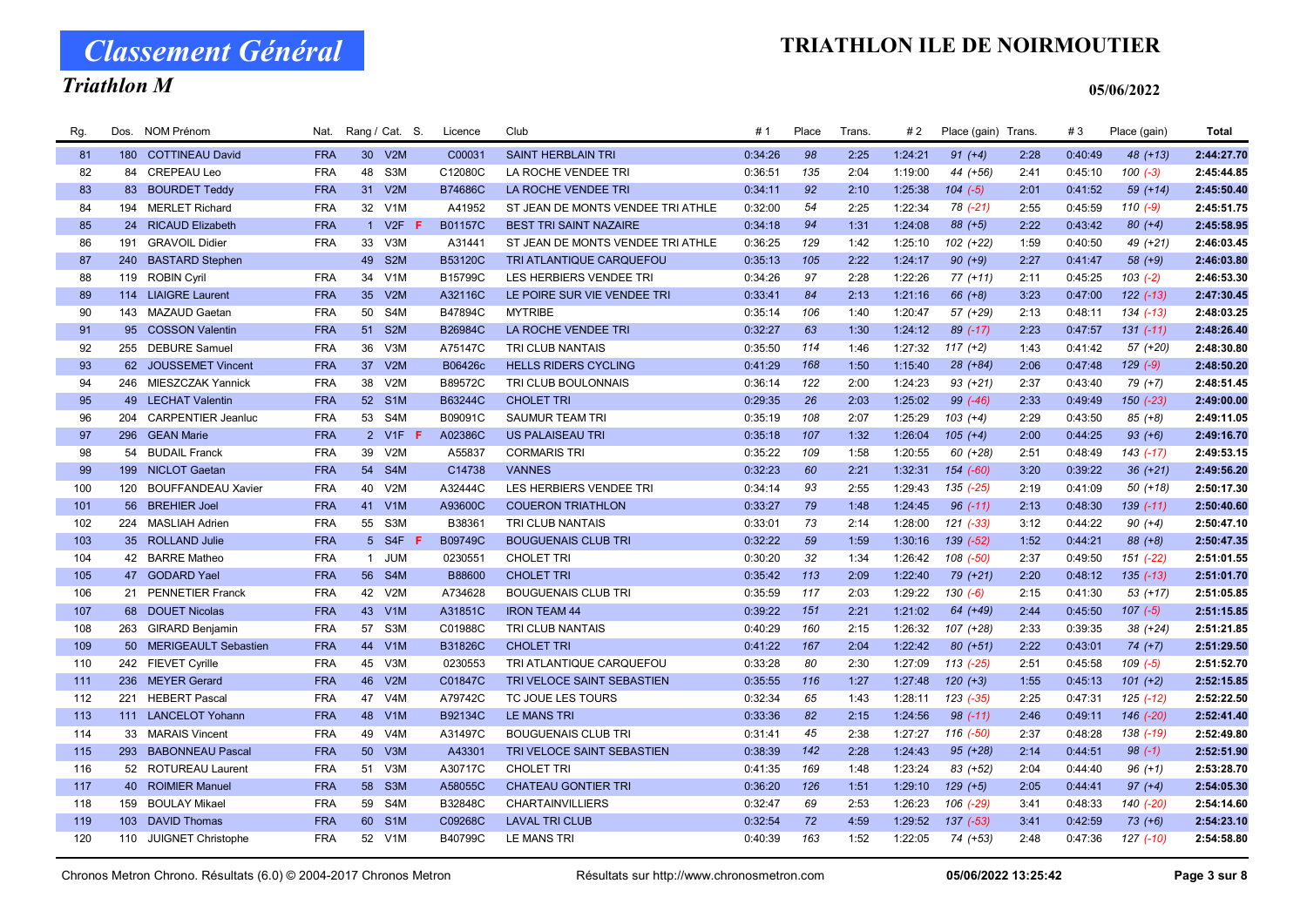Classement Général

# Triathlon M

| Rg. | Dos. | <b>NOM Prénom</b>         | Nat.       |                 | Rang / Cat. S.                 | Licence | Club                                | #1      | Place | <b>Trans</b> | # 2     | Place (gain) Trans. |      | #3      | Place (gain)  | Total      |
|-----|------|---------------------------|------------|-----------------|--------------------------------|---------|-------------------------------------|---------|-------|--------------|---------|---------------------|------|---------|---------------|------------|
| 121 |      | 122 CHEVRIER Christophe   | <b>FRA</b> |                 | 53 V5M                         | A25629C | <b>LES SABLES VENDEE TRI</b>        | 0:39:44 | 154   | 2:34         | 1:25:05 | $100 (+32)$         | 3:08 | 0:44:37 | $95 (+1)$     | 2:55:05.50 |
| 122 | 58   | <b>FERAL Lionel</b>       | <b>FRA</b> | 54              | V3M                            | BO2969C | ERDRES ET GEVRES TRIATHLON          | 0:35:08 | 104   | 2:25         | 1:31:45 | 147 (-29)           | 2:41 | 0:43:35 | $76(+11)$     | 2:55:31.10 |
| 123 |      | 274 MELISSON Remi         | <b>FRA</b> | 61              | S <sub>4</sub> M               | B60281C | <b>TRI CLUB NANTAIS</b>             | 0:39:16 | 150   | 1:47         | 1:26:54 | $111 (+24)$         | 2:21 | 0:46:03 | $111 (+3)$    | 2:56:18.40 |
| 124 | 268  | LE CORRE Laurent          |            | 55              | V3M                            | A89709C | TRI CLUB NANTAIS                    | 0:36:54 | 136   | 3:39         | 1:27:46 | $118 (+7)$          | 3:57 | 0:44:37 | $94 (+5)$     | 2:56:50.85 |
| 125 |      | 25 OLIVIER Tifenn         | <b>FRA</b> |                 | 6 S2F                          | A29837C | <b>BEST TRI SAINT NAZAIRE</b>       | 0:30:56 | 39    | 1:42         | 1:29:49 | $136(-60)$          | 2:56 | 0:52:01 | 162 (-26)     | 2:57:21.05 |
| 126 |      | 205 ROUSSEAU Anthony      | <b>FRA</b> | 56              | V1M                            | C13609L | <b>SAUMUR TEAM TRI</b>              | 0:36:24 | 128   | 2:08         | 1:32:56 | $158$ $(-14)$       | 2:31 | 0:43:36 | 77 (+16)      | 2:57:33.10 |
| 127 |      | 283 CHARLET Paul          | <b>FRA</b> | 62              | S4M                            | B99594C | <b>TRI CLUB NANTAIS</b>             | 0:36:18 | 124   | 2:48         | 1:30:24 | $141 (-10)$         | 2:33 | 0:45:32 | $104 (+7)$    | 2:57:33.50 |
| 128 | 116  | <b>MARTINEAU Frederic</b> | <b>FRA</b> | 57              | V3M                            | A3218C  | LE POIRE SUR VIE VENDEE TRI         | 0:34:50 | 102   | 2:04         | 1:27:10 | $114(-7)$           | 3:04 | 0:50:34 | $156$ $(-19)$ | 2:57:38.75 |
| 129 |      | 160 FAVREAU Anthony       | <b>FRA</b> | 58              | V1M                            | B83206c | PAYS DE ST GILLES CROIX DE VIE VEND | 0:35:35 | 110   | 1:57         | 1:35:08 | $165$ (-39)         | 2:06 | 0:42:56 | 72 (+20)      | 2:57:38.85 |
| 130 |      | 179 DUVAL Cedric          | <b>FRA</b> | 59              | V <sub>1</sub> M               | A30256C | SAINT GREGOIRE TRI                  | 0:34:25 | 96    | 2:11         | 1:31:41 | 146 (-32)           | 3:00 | 0:46:38 | $118(-2)$     | 2:57:53.30 |
| 131 |      | 155 MOIZAN Anthony        | <b>FRA</b> | 60              | V1M                            | B35824C | PAYS D ANCENIS CLUB TRI 44          | 0:38:51 | 143   | 1:51         | 1:29:32 | $134 (+5)$          | 2:00 | 0:46:28 | $115 (+7)$    | 2:58:40.50 |
| 132 | 258  | <b>FOURES Alexis</b>      | <b>FRA</b> | 63              | S <sub>2</sub> M               | C00579C | TRI CLUB NANTAIS                    | 0:31:44 | 46    | 2:27         | 1:31:47 | 149 (-69)           | 2:40 | 0:50:18 | $153$ $(-17)$ | 2:58:54.70 |
| 133 |      | 162 DUYCK Constance       | <b>FRA</b> | 7 <sup>7</sup>  | S <sub>2F</sub><br>$\bigoplus$ | B81889C | <b>CJAC TRI PORNIC</b>              | 0:35:36 | 111   | 2:10         | 1:30:30 | $142$ $(-16)$       | 2:53 | 0:48:05 | $132(-6)$     | 2:59:11.45 |
| 134 |      | 245 DELANNOY Allyson      | <b>FRA</b> |                 | 3 V2F <b>F</b>                 | A08378  | TRI CLUB BOULONNAIS                 | 0:41:40 | 170   | 2:16         | 1:27:48 | $119(+26)$          | 2:14 | 0:45:19 | $102 (+10)$   | 2:59:13.55 |
| 135 |      | 2 GUILLOU Anais           | <b>FRA</b> |                 | 8 S3F<br>-F                    | B10397C | <b>ACLR TRIATHLON</b>               | 0:36:12 | 121   | 2:39         | 1:32:10 | $151$ $(-19)$       | 2:25 | 0:46:42 | $119 (+5)$    | 3:00:06.45 |
| 136 |      | 170 MALIN Benedicte       | <b>FRA</b> | 9               | S3F<br>-F                      | B29371C | <b>RENNES TRI</b>                   | 0:35:40 | 112   | 1:48         | 1:31:47 | 148 (-19)           | 2:30 | 0:48:39 | $141 (-5)$    | 3:00:21.30 |
| 137 |      | 23 CHEVAL Jerome          | <b>FRA</b> |                 | 61 V1M                         | B25065C | <b>BEST TRI SAINT NAZAIRE</b>       | 0:38:56 | 145   | 2:02         | 1:28:36 | $126 (+10)$         | 2:05 | 0:48:58 | $145$ $(-2)$  | 3:00:34.95 |
| 138 |      | 53 VENIARD Alexandre      | <b>FRA</b> | 62              | V2M                            | B64651L | <b>CHOLET TRI</b>                   | 0:36:47 | 133   | 2:17         | 1:30:35 | $143(-4)$           | 2:35 | 0:48:44 | $142(-1)$     | 3:00:55.25 |
| 139 |      | 269 LE MOULLEC Tanguy     | <b>FRA</b> |                 | 63 V1M                         | A73808C | <b>TRI CLUB NANTAIS</b>             | 0:37:01 | 137   | 1:46         | 1:28:45 | $127 (+13)$         | 2:31 | 0:51:47 | $159$ $(-15)$ | 3:01:46.90 |
| 140 |      | 3 VELE Helene             | <b>FRA</b> | 10 <sup>1</sup> | S3F F                          | C05928C | <b>ACLR TRIATHLON</b>               | 0:36:01 | 119   | 2:47         | 1:34:49 | 163 (-34)           | 2:46 | 0:45:51 | $108 (+13)$   | 3:02:11.40 |
| 141 |      | 133 BIZINGRE Joel         | <b>FRA</b> | 64              | V5M                            | C11733C | LIGUE DES PAYS DE LA LOIRE          | 0:30:22 | 33    | 2:31         | 1:34:08 | 161 (-86)           | 3:00 | 0:52:17 | $163$ $(-22)$ | 3:02:15.60 |
| 142 |      | 287 LECOMTE Pierre        | <b>FRA</b> | 65              | V2M                            | B44725C | TRI VELOCE SAINT SEBASTIEN          | 0:39:07 | 148   | 2:47         | 1:30:06 | 138 (+3)            | 2:53 | 0:47:26 | $124 (+3)$    | 3:02:16.60 |
| 143 |      | 148 GERVAIS David         | <b>FRA</b> | 66              | V2M                            | A41948C | <b>NANTES TRI</b>                   | 0:40:31 | 161   | 2:27         | 1:31:52 | $150 (+2)$          | 2:10 | 0:45:36 | $106 (+16)$   | 3:02:33.60 |
| 144 | 207  | <b>GUILLOU Olivier</b>    | <b>FRA</b> | 67              | V <sub>1</sub> M               | A75926C | ST JEAN DE MONTS VENDEE TRI ATHLE   | 0:38:55 | 144   | 2:20         | 1:27:15 | $115 (+14)$         | 3:42 | 0:50:24 | $154$ (-14)   | 3:02:33.90 |
| 145 | 277  | <b>RABATEL Matthias</b>   | <b>FRA</b> | 64              | S <sub>4</sub> M               | B14625C | <b>TRI CLUB NANTAIS</b>             | 0:35:53 | 115   | 3:07         | 1:33:46 | $160 (-35)$         | 3:27 | 0:46:27 | $114 (+5)$    | 3:02:38.20 |
| 146 |      | 153 PEDEAU Brice          | <b>FRA</b> | 65              | S <sub>1</sub> M               | C10607C | <b>CESSON SEVIGNE TRI</b>           | 0:51:18 | 190   | 1:36         | 1:26:47 | 109 (+20)           | 2:41 | 0:40:33 | $45 (+24)$    | 3:02:52.90 |
| 147 |      | 22 LEROUX Patrick         | <b>FRA</b> | 68              | V4M                            | A29818C | <b>BEST TRI SAINT NAZAIRE</b>       | 0:36:23 | 127   | 2:04         | 1:33:09 | $159$ $(-16)$       | 2:18 | 0:49:13 | $147 (-4)$    | 3:03:03.65 |
| 148 |      | 289 RABILLE Anthony       | <b>FRA</b> | 66              | S <sub>2</sub> M               | C00422C | TRI VELOCE SAINT SEBASTIEN          | 0:37:25 | 139   | 2:18         | 1:32:43 | $156(-9)$           | 2:22 | 0:48:27 | 137(0)        | 3:03:11.70 |
| 149 |      | 4 POTTIER Valentin        | <b>FRA</b> | 67              | S <sub>2</sub> M               | A95916C | <b>ANILLE BRAYE TRI</b>             | 0:43:08 | 179   | 2:04         | 1:28:32 | $125 (+24)$         | 2:04 | 0:47:39 | $128 (+6)$    | 3:03:24.75 |
| 150 |      | 20 PERIO Christophe       | <b>FRA</b> | 69              | V <sub>1</sub> M               | B30783  | <b>BOUGUENAIS CLUB TRI</b>          | 0:42:09 | 174   | 3:24         | 1:28:09 | 122 (+20)           | 2:47 | 0:47:34 | $126 (+4)$    | 3:04:01.75 |
| 151 |      | 102 SOUNN Veronique       | <b>FRA</b> | $\overline{4}$  | $V3F$ F                        | A47528C | <b>LA ROCHELLE TRI</b>              | 0:33:51 | 87    | 2:21         | 1:36:03 | 167 (-60)           | 2:43 | 0:49:14 | $148(-4)$     | 3:04:08.40 |
| 152 | 233  | <b>BOISSEAU Suzon</b>     | <b>FRA</b> | 11              | S <sub>1</sub> F<br>- F        | B52247C | TRI VELOCE SAINT SEBASTIEN          | 0:39:25 | 152   | 1:45         | 1:32:53 | $157(-5)$           | 2:21 | 0:47:52 | $130 (+5)$    | 3:04:13.85 |
| 153 |      | 175 PILLEVESSE Francois   | <b>FRA</b> | 70              | V3M                            | B48462C | LA ROCHE VENDEE TRI                 | 0:42:18 | 175   | 1:43         | 1:27:05 | $112 (+34)$         | 2:26 | 0:50:52 | $157$ $(-12)$ | 3:04:21.95 |
| 154 |      | 6 FRANCK Padiou           | <b>FRA</b> | 71              | V2M                            | B45666c | ATHLETIC RETZ SUD LAC               | 0:42:08 | 173   | 2:24         | 1:29:27 | $132 (+17)$         | 2:25 | 0:48:57 | $144 (+2)$    | 3:05:18.60 |
| 155 | 85   | <b>FROMENTIN Jeremie</b>  | <b>FRA</b> | 72              | V <sub>1</sub> M               | B25161C | LA ROCHE VENDEE TRI                 | 0:39:45 | 155   | 1:32         | 1:28:22 | $124 (+19)$         | 2:32 | 0:53:17 | $165$ $(-19)$ | 3:05:24.60 |
| 156 | 200  | <b>GROS Maxime</b>        | <b>FRA</b> | 68              | S <sub>2</sub> M               | C11502C | <b>NANTES</b>                       | 0:36:43 | 132   | 2:03         | 1:32:12 | $152(-7)$           | 3:10 | 0:51:40 | $158$ $(-17)$ | 3:05:45.50 |
| 157 | 164  | <b>ROBART Alexis</b>      | <b>FRA</b> | 69              | S <sub>4</sub> M               | B06966C | <b>CJAC TRI PORNIC</b>              | 0:37:26 | 140   | 2:48         | 1:32:41 | $155(-11)$          | 2:43 | 0:51:49 | $160(-6)$     | 3:07:24.15 |
| 158 | 132  | <b>BOISSEAU Philippe</b>  | <b>FRA</b> | 73              | V2M                            | B72130C | LIGUE DES PAYS DE LA LOIRE          | 0:38:56 | 146   | 4:09         | 1:32:20 | 153 (-18)           | 3:10 | 0:50:02 | $152 (+6)$    | 3:08:34.90 |
| 159 | 261  | <b>GEORGES Samantha</b>   | <b>FRA</b> |                 | 12 S3F F                       | B06345C | <b>TRI CLUB NANTAIS</b>             | 0:36:41 | 131   | 2:29         | 1:36:11 | $168$ $(-31)$       | 2:53 | 0:50:25 | $155 (+3)$    | 3:08:35.00 |
| 160 |      | 10 ALIX Anne Sophie       | <b>FRA</b> |                 | 13 S2F <b>F</b>                | B16851  | <b>ASPTT ANGERS</b>                 | 0:36:00 | 118   | 1:43         | 1:37:29 | 169 (-43)           | 2:10 | 0:51:51 | $161 (+1)$    | 3:09:11.10 |
|     |      |                           |            |                 |                                |         |                                     |         |       |              |         |                     |      |         |               |            |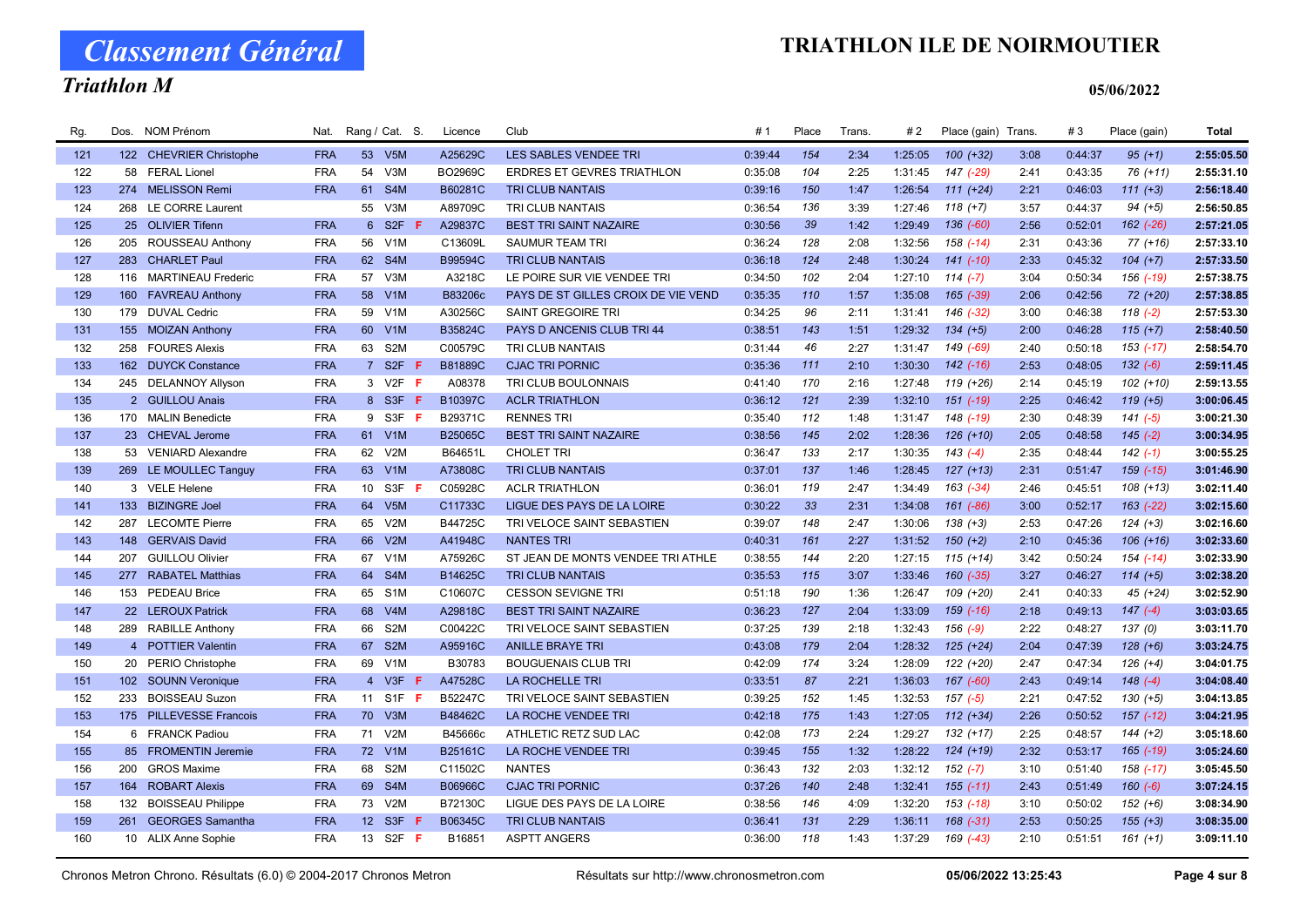Classement Général

# Triathlon M

| Rg.        | Dos. | <b>NOM Prénom</b>           | Nat.       |             | Rang / Cat. S.           | Licence | Club                              | #1      | Place | Trans | # 2     | Place (gain) Trans. |      | #3      | Place (gain) | <b>Total</b> |
|------------|------|-----------------------------|------------|-------------|--------------------------|---------|-----------------------------------|---------|-------|-------|---------|---------------------|------|---------|--------------|--------------|
| 161        |      | 154 GOURRAUD Vincent        | <b>FRA</b> |             | 74 V3M                   | B66004C | PAYS D ANCENIS CLUB TRI 44        | 0:41:45 | 171   | 2:24  | 1:35:00 | $164 (+2)$          | 2:44 | 0:48:11 | $133 (+8)$   | 3:10:02.40   |
| 162        |      | 220 CORBIN Fabienr          | <b>FRA</b> |             | 75 V2M                   | B19521  | TC JOUE LES TOURS                 | 0:44:23 | 182   | 2:26  | 1:29:23 | $131 (+17)$         | 2:26 | 0:52:39 | $164 (+3)$   | 3:11:13.80   |
| 163        |      | 13 CHEVALIER Lucie          | <b>FRA</b> |             | 5 V3F <b>F</b>           | A98379C | <b>ASPTT ANGERS</b>               | 0:40:16 | 159   | 2:17  | 1:29:29 | $133 (+13)$         | 3:19 | 0:56:26 | $173$ (-17)  | 3:11:44.50   |
| 164        |      | 38 LEVEAU Simon             | <b>FRA</b> |             | 70 S2M                   | B03348C | <b>CHATEAU GONTIER TRI</b>        | 0:32:48 | 70    | 1:54  | 1:40:28 | 173 (-90)           | 2:57 | 0:54:58 | $168(-4)$    | 3:13:02.45   |
| 165        |      | 39 MARTINET Charlotte       | <b>FRA</b> |             | 14 S4F F                 | 97841c  | <b>CHATEAU GONTIER TRI</b>        | 0:36:19 | 125   | 2:03  | 1:35:49 | 166 (-33)           | 2:52 | 0:56:03 | $171 (-7)$   | 3:13:02.75   |
| 166        |      | 208 AVRIL Sebastien         | <b>FRA</b> | 76          | V3M                      | A31428C | ST JEAN DE MONTS VENDEE TRI ATHLE | 0:39:47 | 156   | 3:17  | 1:30:23 | $140 (+4)$          | 2:56 | 0:58:48 | 179 (-14)    | 3:15:09.85   |
| 167        | 126  | <b>BOSIA Aurore</b>         | <b>FRA</b> |             | 15 S2F <b>F</b>          | C10535C | LES SABLES VENDEE TRI             | 0:41:01 | 166   | 3:33  | 1:42:19 | $177(-12)$          | 2:52 | 0:46:06 | $112 (+11)$  | 3:15:48.40   |
| 168        | 181  | <b>FRENEAU Sophie</b>       | <b>FRA</b> | 6           | $V1F$ F                  | B71608  | SAINT HERBLAIN TRI                | 0:36:49 | 134   | 2:48  | 1:46:42 | $183( -41)$         | 3:07 | 0:46:57 | $121 (+7)$   | 3:16:20.90   |
| 169        |      | 57 GUEGAN Denis             | <b>FRA</b> |             | 77 V3M                   | A33911C | <b>EC SARTROUVILLE</b>            | 0:42:48 | 177   | 3:11  | 1:30:48 | $144 (+11)$         | 3:41 | 0:57:47 | $178(-3)$    | 3:18:12.50   |
| 170        |      | 238 ANGRAND Stephane        | <b>FRA</b> | 78          | V <sub>4</sub> M         | B34354C | <b>TRIATHLE VANNES</b>            | 0:46:46 | 185   | 2:59  | 1:29:02 | $128 (+17)$         | 3:15 | 0:56:39 | $174(-2)$    | 3:18:38.15   |
| 171        |      | 195 SIMON Stephane          | <b>FRA</b> |             | 79 V3M                   | A61613C | SAINT AVERTIN SPORTS TRI37        | 0:42:43 | 176   | 3:54  | 1:31:26 | $145 (+9)$          | 3:10 | 0:57:33 | $177(-4)$    | 3:18:43.80   |
| 172        |      | 151 JACQUET Laure           | <b>FRA</b> |             | 16 S1F F                 | C12504C | PARIS <sub>16</sub>               | 0:37:04 | 138   | 3:32  | 1:34:44 | 162 (-25)           | 3:10 | 1:01:49 | $183(-9)$    | 3:20:17.20   |
| 173        |      | 98 OUCHENE Nadia            | <b>FRA</b> |             | 7 V2F F                  | B97785C | LA ROCHE VENDEE TRI               | 0:43:40 | 180   | 2:48  | 1:39:53 | $172 (+4)$          | 3:01 | 0:53:40 | $166 (+3)$   | 3:22:58.85   |
| 174        |      | 136 ROUQUAYROL DE BOISSE Do | <b>FRA</b> | 80          | V <sub>5</sub> M         | B67380C | <b>LEVALLOIS TRI</b>              | 0:39:13 | 149   | 4:02  | 1:37:38 | 170 (-22)           | 3:44 | 0:59:33 | $182(-3)$    | 3:24:08.55   |
| 175        |      | 140 BLIVET Thierry          | <b>FRA</b> |             | 81 V2M                   | C07602  | MONTOIR ATLANTIQUE CYCLISME TRIAT | 0:34:23 | 95    | 2:44  | 1:49:39 | 187 (-82)           | 2:11 | 0:55:50 | $170 (+2)$   | 3:24:45.30   |
| 176        |      | 217 POPINET Eric            | <b>FRA</b> | 82          | V3M                      | A67345C | TC JOUE LES TOURS                 | 0:39:37 | 153   | 2:24  | 1:41:34 | 176 (-20)           | 4:21 | 0:58:51 | $180(-3)$    | 3:26:45.00   |
| 177        |      | 196 PHELIPOT Carolle        | <b>FRA</b> |             | 8 V1F F                  | A79971C | <b>SAINTES TRI</b>                | 0:34:59 | 103   | 2:26  | 1:43:51 | $180(-69)$          | 3:41 | 1:02:40 | $184 (-5)$   | 3:27:34.60   |
| 178        |      | 127 DURAND Jean             | <b>FRA</b> | 83          | V6M                      | B67664C | LES SABLES VENDEE TRI             | 0:49:33 | 189   | 4:08  | 1:43:39 | $179 (+4)$          | 3:00 | 0:48:15 | $136 (+7)$   | 3:28:33.45   |
| 179        |      | 63 HARNIST Damien           | <b>FRA</b> |             | 84 V4M                   | A71550C | <b>ILE DE NOIRMOUTIER TRI</b>     | 0:42:49 | 178   | 3:35  | 1:43:19 | $178(-3)$           | 3:15 | 0:55:50 | $169 (+2)$   | 3:28:44.35   |
| 180        |      | 16 COL OMBIE Sarah          | <b>FRA</b> |             | 9 V2F F                  | A45470C | <b>ASPTT ANGERS</b>               | 0:49:33 | 188   | 2:07  | 1:37:46 | $171 (+8)$          | 3:03 | 0:56:24 | 172 (0)      | 3:28:49.10   |
| 181        |      | 69 MASSIQUET Claire         | <b>FRA</b> |             | 10 V4F<br>- F            | B59338C | <b>IRON TEAM 44</b>               | 0:41:52 | 172   | 2:01  | 1:45:19 | $181 (-7)$          | 2:31 | 0:57:11 | $176(-2)$    | 3:28:51.80   |
| 182        |      | 18 DUVAL Chloe              | <b>FRA</b> |             | 17 S2F F                 | C14085  | INDIV LIGUE PAYS DE LA LOIRE      | 0:40:37 | 162   | 3:30  | 1:49:38 | 186 (-21)           | 2:38 | 0:56:46 | $175 (+1)$   | 3:33:05.70   |
| 183        |      | 209 LECOMTE Jean Baptiste   | <b>FRA</b> |             | 85 V1M                   | B68113C | ST JEAN DE MONTS VENDEE TRI ATHLE | 0:48:05 | 186   | 3:36  | 1:40:58 | $175 (+4)$          | 3:56 | 0:58:58 | $181(-1)$    | 3:35:31.25   |
| 184        | 189  | <b>HERVY Guenola</b>        | <b>FRA</b> | 11          | $V1F$ F                  | B25652  | SAINT HERBLAIN TRI                | 0:46:41 | 184   | 4:40  | 1:47:20 | 184 (-2)            | 3:46 | 0:54:34 | $167 (+2)$   | 3:36:58.75   |
| 185        |      | 187 RICHARTE Ronan          | <b>FRA</b> |             | 86 V6M                   | B86747C | <b>SAINT HERBLAIN TRI</b>         | 0:43:55 | 181   | 3:50  | 1:46:21 | $182 (-3)$          | 3:53 | 1:05:55 | $185(-1)$    | 3:43:51.60   |
| 186        |      | 211 LECOMTE Nathalie        | <b>FRA</b> |             | 12 V1F <b>F</b>          | B67823C | ST JEAN DE MONTS VENDEE TRI ATHLE | 0:48:10 | 187   | 3:55  | 1:47:37 | 185 (0)             | 3:56 | 1:13:41 | $186 (+1)$   | 3:57:15.00   |
| <b>DNF</b> |      | 1 KERUZEC Florence          | <b>FRA</b> |             | $0$ V <sub>2</sub> F $F$ | A46452C | AAS FRESNES TRI                   | 0:44:49 | 183   |       |         |                     |      |         |              | 0            |
| <b>DNF</b> |      | 32 FRESIERS Xavier          | <b>FRA</b> |             | 0 V4M                    | B63083C | <b>BOUGUENAIS CLUB TRI</b>        | 0:53:34 | 191   |       |         |                     |      |         |              | 0            |
| <b>DNF</b> |      | 121 LEBRETON Gaetan         | <b>FRA</b> |             | $0$ V1M                  | C08967C | LES HERBIERS VENDEE TRI           | 0:36:18 | 123   | 2:26  |         |                     |      |         |              | $\bf{0}$     |
| <b>DNF</b> | 141  | <b>BREDOUX Ludovic</b>      | <b>FRA</b> |             | 0 V1M                    | B80938C | MONTOIR ATLANTIQUE CYCLISME TRIAT | 0:40:06 | 157   | 2:09  |         |                     |      |         |              | 0            |
| <b>DNF</b> |      | 256 FREMY Ingrid            | <b>FRA</b> |             | $0$ S3F<br>-F            | B30941C | <b>TRI CLUB NANTAIS</b>           | 0:40:41 | 164   | 2:22  | 1:40:52 | 174 (-10)           | 3:24 |         |              | $\bf{0}$     |
| <b>DNS</b> |      | 7 MONNIER Claire            | <b>FRA</b> |             | $0$ S2F<br>- F           | B18349C | ATHLETIC RETZ SUD LAC             |         |       |       |         |                     |      |         |              |              |
| <b>DNS</b> |      | 12 BRIAND Guillaume         | <b>FRA</b> |             | 0 S3M                    | A75076C | <b>ASPTT ANGERS</b>               |         |       |       |         |                     |      |         |              |              |
| <b>DNS</b> |      | 27 MALTAVERNE Dan           | <b>FRA</b> |             | 0 V2M                    | B37863C | <b>BLAIN TRI</b>                  |         |       |       |         |                     |      |         |              |              |
| <b>DNS</b> |      | 28 GAUTHIER Emmanuel        | <b>FRA</b> |             | 0 V1M                    | A32375C | <b>BLAIN TRI</b>                  |         |       |       |         |                     |      |         |              |              |
| <b>DNS</b> |      | 29 LEROY Anthony            | <b>FRA</b> |             | 0 V2M                    | A32376C | <b>BLAIN TRI</b>                  |         |       |       |         |                     |      |         |              |              |
| <b>DNS</b> |      | 36 GASPARIAU Pierre         | <b>FRA</b> |             | 0 V2M                    | A25552  | <b>BOUGUENAIS CLUB TRI</b>        |         |       |       |         |                     |      |         |              |              |
| <b>DNS</b> |      | 37 GUERIN Guillaume         |            | $\mathbf 0$ | S4M                      | B33180C | <b>CHATEAUGIRON TRI</b>           |         |       |       |         |                     |      |         |              |              |
| <b>DNS</b> |      | 44 CHESNET Fabien           | <b>FRA</b> |             | 0 S2M                    | B78609C | <b>CHOLET TRI</b>                 |         |       |       |         |                     |      |         |              |              |
| <b>DNS</b> |      | 46 EYHORN Sylvain           | <b>FRA</b> |             | 0 S4M                    | B10097C | <b>CHOLET TRI</b>                 |         |       |       |         |                     |      |         |              |              |
|            |      |                             |            |             |                          |         |                                   |         |       |       |         |                     |      |         |              |              |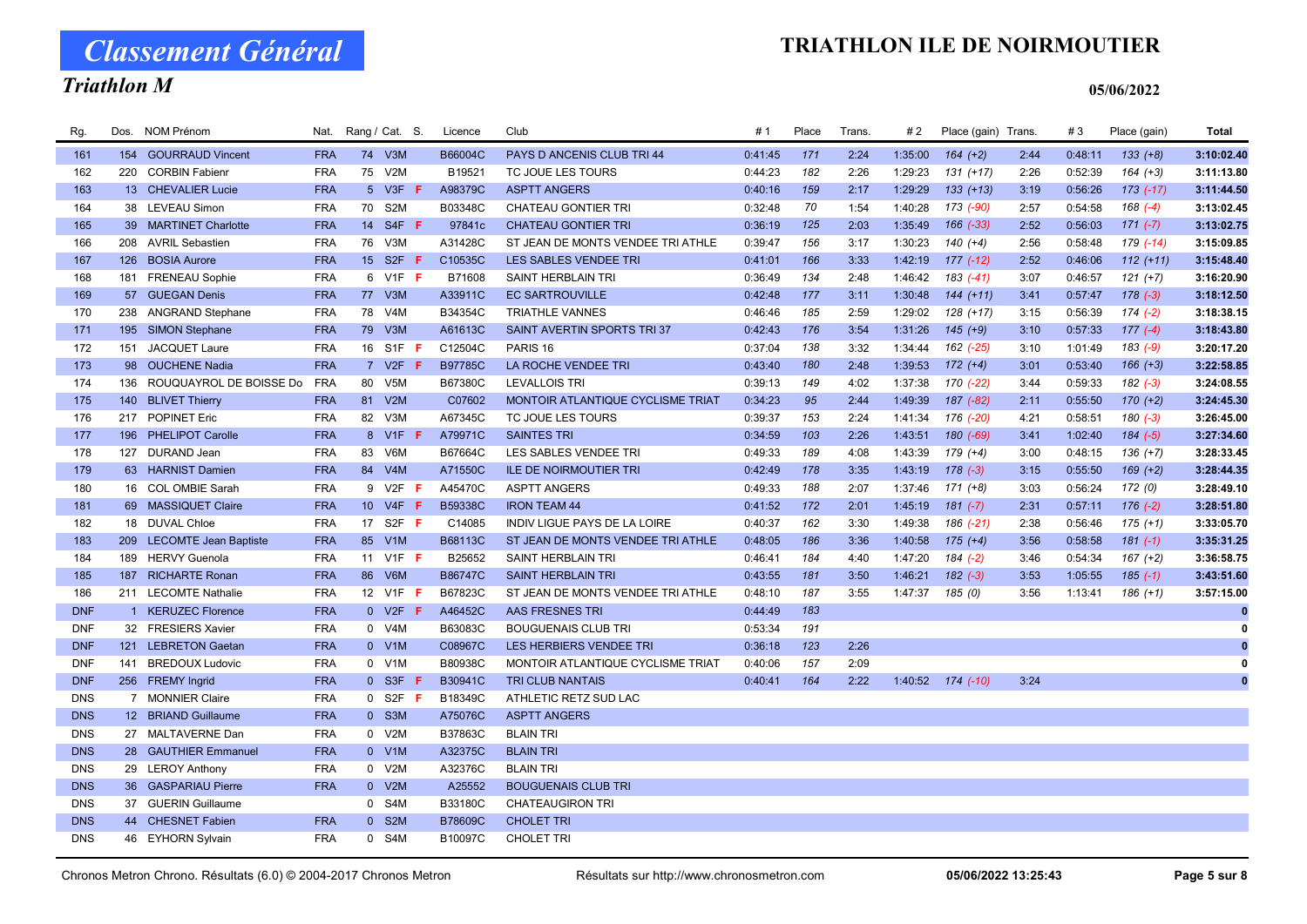# Classement Général

# TRIATHLON ILE DE NOIRMOUTIER

# Triathlon M

| Rg.        | Dos. NOM Prénom             |            | Nat. Rang / Cat. S. |           | Licence | Club                         | # 1 | Place | Trans. | # 2 | Place (gain) Trans. | #3 | Place (gain) | Total |
|------------|-----------------------------|------------|---------------------|-----------|---------|------------------------------|-----|-------|--------|-----|---------------------|----|--------------|-------|
| <b>DNS</b> | 51 MORINIERE Nolan          | <b>FRA</b> |                     | 0 S2M     | B64692L | <b>CHOLET TRI</b>            |     |       |        |     |                     |    |              |       |
| <b>DNS</b> | 59 BRETEL Bruno             | <b>FRA</b> |                     | 0 V5M     | A93360C | <b>SEGRE ESSHA TRI</b>       |     |       |        |     |                     |    |              |       |
| <b>DNS</b> | 60 MELEARD Arnaud           | <b>FRA</b> |                     | 0 V2M     | B57045  | <b>VERSAILLES</b>            |     |       |        |     |                     |    |              |       |
| <b>DNS</b> | 61 SZTIMER Jean Do          | <b>FRA</b> |                     | 0 V3M     | A72889  | FONTENAY LE COMTE VENDEE TRI |     |       |        |     |                     |    |              |       |
| <b>DNS</b> | 67 QUEMENEUR Nicolas        |            |                     | $0$ V2M   | A72139C | <b>IROISE TRI</b>            |     |       |        |     |                     |    |              |       |
| <b>DNS</b> | 70 BOUCHAREINE Thierry      | <b>FRA</b> |                     | 0 V4M     | B97739C | TC JOUE LES TOURS            |     |       |        |     |                     |    |              |       |
| <b>DNS</b> | 73 CORBIN Simon             |            |                     | 0 S2M     | B73290C | LA MUSETTE BAULOISE          |     |       |        |     |                     |    |              |       |
| <b>DNS</b> | 74 FOURNIER Maxime          | <b>FRA</b> |                     | 0 S4M     | A94064C | LA MUSETTE BAULOISE          |     |       |        |     |                     |    |              |       |
| <b>DNS</b> | 75 GOILARD Jean             |            |                     | 0 S3M     | A46082C | LA MUSETTE BAULOISE          |     |       |        |     |                     |    |              |       |
| <b>DNS</b> | 76 JOSSO Charly             | <b>FRA</b> |                     | 0 S2M     | A45088c | LA MUSETTE BAULOISE          |     |       |        |     |                     |    |              |       |
| <b>DNS</b> | 77 MAHE Jonathan            | <b>FRA</b> |                     | 0 S4M     | A44595  | LA MUSETTE BAULOISE          |     |       |        |     |                     |    |              |       |
| <b>DNS</b> | 78 MENARD Francois          | <b>FRA</b> | 0 S3M               |           | B12396C | LA MUSETTE BAULOISE          |     |       |        |     |                     |    |              |       |
| <b>DNS</b> | 79 TREHIN Julien            |            |                     | 0 S3M     | A31755C | LA MUSETTE BAULOISE          |     |       |        |     |                     |    |              |       |
| <b>DNS</b> | 80 TREHIN Maxime            | <b>FRA</b> |                     | 0 S4M     | B06343  | LA MUSETTE BAULOISE          |     |       |        |     |                     |    |              |       |
| <b>DNS</b> | 81 VAN HALUWYN Mickael      | <b>FRA</b> |                     | 0 S4M     | B67149C | LA MUSETTE BAULOISE          |     |       |        |     |                     |    |              |       |
| <b>DNS</b> | 87 JOGUET Adrien            | <b>FRA</b> |                     | 0 S3M     | B60582C | LA ROCHE VENDEE TRI          |     |       |        |     |                     |    |              |       |
| <b>DNS</b> | 88 LE BERCHE Jean Michel    |            |                     | 0 V5M     | B63990C | LA ROCHE VENDEE TRI          |     |       |        |     |                     |    |              |       |
| <b>DNS</b> | 93 BODY Florentin           | <b>FRA</b> |                     | 0 S2M     | A85334C | LA ROCHE VENDEE TRI          |     |       |        |     |                     |    |              |       |
| <b>DNS</b> | 96 DUBROCA Fabrice          | <b>FRA</b> |                     | 0 V2M     | B08124C | LA ROCHE VENDEE TRI          |     |       |        |     |                     |    |              |       |
| <b>DNS</b> | 97 NAUDIN Baptiste          | <b>FRA</b> |                     | 0 S2M     | B45742C | LA ROCHE VENDEE TRI          |     |       |        |     |                     |    |              |       |
| <b>DNS</b> | 99 TAIORE GRIMAUD Sebastien | <b>FRA</b> |                     | 0 S4M     | B03017  | LA ROCHE VENDEE TRI          |     |       |        |     |                     |    |              |       |
| <b>DNS</b> | 100 LOTERIE Xavier          | <b>FRA</b> | 0 V3M               |           | A96080C | LA ROCHELLE TRI              |     |       |        |     |                     |    |              |       |
| <b>DNS</b> | 105 BARRIER Marie           |            |                     | $0$ S4F F | A80066C | LE MANS TRI                  |     |       |        |     |                     |    |              |       |
| <b>DNS</b> | 113 TURBET Isabelle         |            |                     | $0$ V4F F | A81215C | LE MANS TRI                  |     |       |        |     |                     |    |              |       |
| <b>DNS</b> | 115 VAESKEN Franz Olivier   |            |                     | 0 V2M     | B03645C | LE POIRE SUR VIE VENDEE TRI  |     |       |        |     |                     |    |              |       |
| <b>DNS</b> | 117 RAUTURIER Olivier       | <b>FRA</b> |                     | 0 V2M     | A32132C | LE POIRE SUR VIE VENDEE TRI  |     |       |        |     |                     |    |              |       |
| <b>DNS</b> | 118 AIRAULT Cyrille         | <b>FRA</b> |                     | 0 S3M     | A90142C | LES HERBIERS VENDEE TRI      |     |       |        |     |                     |    |              |       |
| <b>DNS</b> | 124 SALDANA Maud            | <b>FRA</b> |                     | $0$ V2F F | B86596C | LES SABLES VENDEE TRI        |     |       |        |     |                     |    |              |       |
| <b>DNS</b> | 125 SEDEK Dimitri           | <b>FRA</b> |                     | 0 V2M     | B74622C | LES SABLES VENDEE TRI        |     |       |        |     |                     |    |              |       |
| <b>DNS</b> | 130 PAJOT Philippe          | <b>FRA</b> |                     | 0 V3M     | B74878C | LIGUE DES PAYS DE LA LOIRE   |     |       |        |     |                     |    |              |       |
| <b>DNS</b> | 131 ROBERT Olivier          | <b>FRA</b> |                     | 0 V3M     | B76117C | LIGUE DES PAYS DE LA LOIRE   |     |       |        |     |                     |    |              |       |
| <b>DNS</b> | 134 MENUET Francois         | <b>FRA</b> |                     | 0 V1M     | B74448C | LIGUE DES PAYS DE LA LOIRE   |     |       |        |     |                     |    |              |       |
| <b>DNS</b> | 144 DELALANDE Thomas        | <b>FRA</b> |                     | 0 S4M     | B05508C | <b>NANTES</b>                |     |       |        |     |                     |    |              |       |
| <b>DNS</b> | 145 KLEIN Pierre Yves       | <b>FRA</b> |                     | 0 S3M     | B61835C | <b>NANTES</b>                |     |       |        |     |                     |    |              |       |
| <b>DNS</b> | 146 BERCEGEAY Jean Marie    | <b>FRA</b> |                     | 0 V3M     | A31564C | <b>NANTES TRI</b>            |     |       |        |     |                     |    |              |       |
| <b>DNS</b> | 147 DELCROIX Benoit         |            |                     | 0 S3M     | B64932C | <b>NANTES TRI</b>            |     |       |        |     |                     |    |              |       |
| <b>DNS</b> | 149 LE BERRE Xavier         | <b>FRA</b> |                     | 0 V5M     | A90401  | <b>NANTES TRI</b>            |     |       |        |     |                     |    |              |       |
| <b>DNS</b> | 150 NERRIERE Olivier        | <b>FRA</b> |                     | 0 S4M     | B26509C | <b>NANTES TRI</b>            |     |       |        |     |                     |    |              |       |
| <b>DNS</b> | 152 CASS Matt               | <b>FRA</b> |                     | 0 S4M     | B03272C | <b>NVTRI</b>                 |     |       |        |     |                     |    |              |       |
| <b>DNS</b> | 156 FORTINEAU Olivier       | <b>FRA</b> |                     | 0 V2M     | B60105C | PAYS D ANCENIS CLUB TRI 44   |     |       |        |     |                     |    |              |       |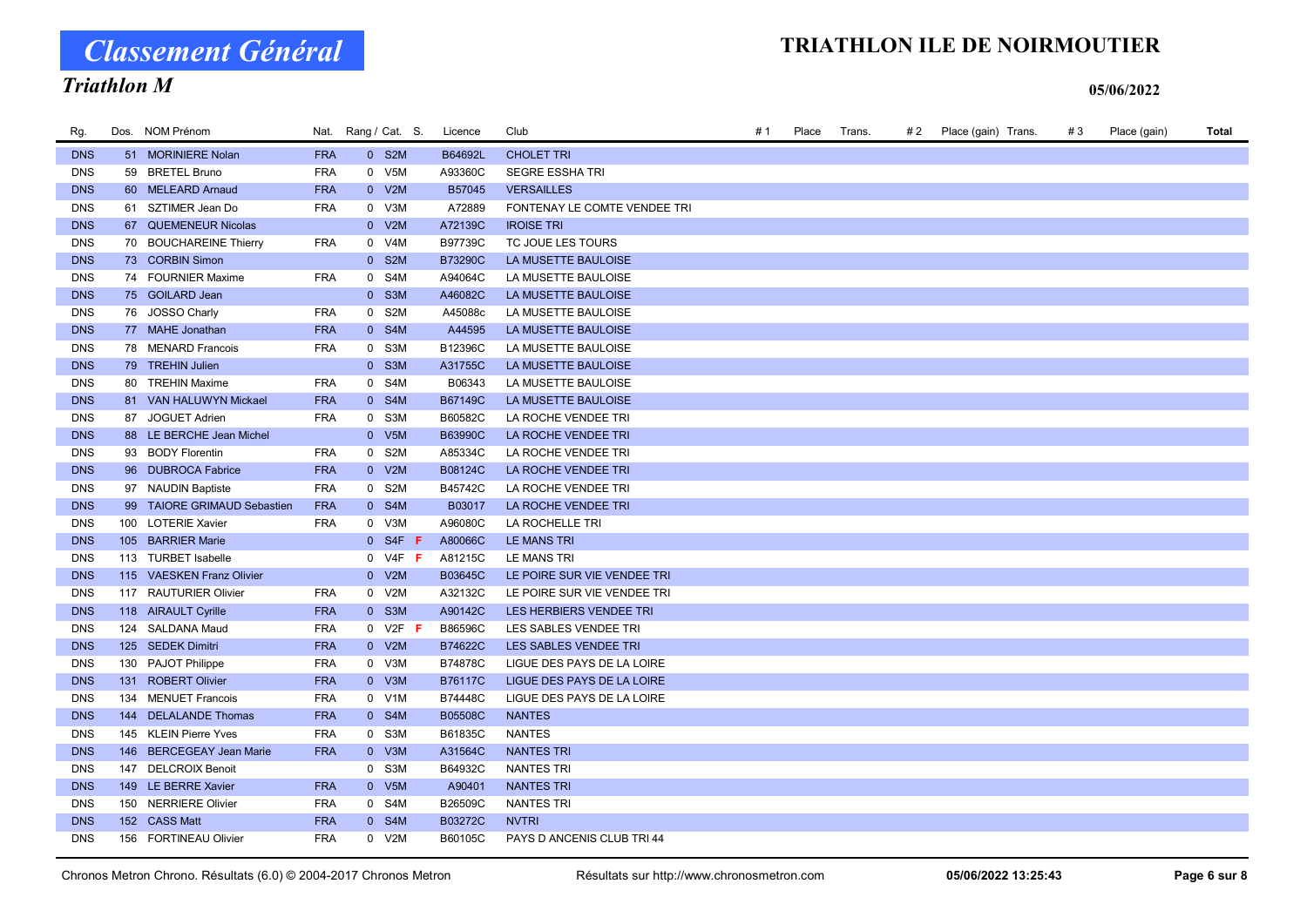# Classement Général

# TRIATHLON ILE DE NOIRMOUTIER

### Triathlon M

| Rg.        | Dos. NOM Prénom          |            | Nat. Rang / Cat. S.           | Licence        | Club                              | #1 | Place | Trans. | # 2 | Place (gain) Trans. | #3 | Place (gain) | Total |
|------------|--------------------------|------------|-------------------------------|----------------|-----------------------------------|----|-------|--------|-----|---------------------|----|--------------|-------|
| <b>DNS</b> | 157 FONDAIN Laura        |            | $0$ S <sub>2</sub> F <b>F</b> | B12072C        | PAYS D AURAY TRI                  |    |       |        |     |                     |    |              |       |
| <b>DNS</b> | 158 FOURNIER Sebastien   | <b>FRA</b> | 0 S2M                         | B49042C        | PAYS D AURAY TRI                  |    |       |        |     |                     |    |              |       |
| <b>DNS</b> | 161 GUYON Laura          |            | $0$ S3F F                     | A32510C        | PONTIVY TRI                       |    |       |        |     |                     |    |              |       |
| <b>DNS</b> | 165 TALBOURDET Davy      | <b>FRA</b> | 0 V2M                         | A70945C        | <b>CJAC TRI PORNIC</b>            |    |       |        |     |                     |    |              |       |
| <b>DNS</b> | 167 DEMARS Justine       | <b>FRA</b> | $0$ S <sub>2F</sub> F         | <b>B3453C</b>  | <b>RENNES TRI</b>                 |    |       |        |     |                     |    |              |       |
| <b>DNS</b> | 169 LEBRETON Stephane    | <b>FRA</b> | 0 S3M                         | B75609c        | <b>RENNES TRI</b>                 |    |       |        |     |                     |    |              |       |
| <b>DNS</b> | 171 ROCHETEAU Laurent    | <b>FRA</b> | 0 V4M                         | b43418         | LA ROCHE VENDEE TRI               |    |       |        |     |                     |    |              |       |
| <b>DNS</b> | 173 MARTIN Jean Francois | <b>FRA</b> | 0 V3M                         | A63871c        | <b>RSSC TRI</b>                   |    |       |        |     |                     |    |              |       |
| <b>DNS</b> | 178 GAILLARD Laurent     | <b>FRA</b> | $0$ V3M                       | A55210C        | <b>SAINT GREGOIRE TRI</b>         |    |       |        |     |                     |    |              |       |
| <b>DNS</b> | 182 GAUTIER Christine    | <b>FRA</b> | $0$ V <sub>5</sub> F <b>F</b> | A60072         | SAINT HERBLAIN TRI                |    |       |        |     |                     |    |              |       |
| <b>DNS</b> | 183 JOLIDON Marc         | <b>FRA</b> | 0 V3M                         | AA58845        | SAINT HERBLAIN TRI                |    |       |        |     |                     |    |              |       |
| <b>DNS</b> | 184 MAROSO Gregory       | <b>FRA</b> | 0 S1M                         | B70665C        | SAINT HERBLAIN TRI                |    |       |        |     |                     |    |              |       |
| <b>DNS</b> | 185 MAZIGHI Lahcen       | <b>FRA</b> | 0 V5M                         | B28982C        | SAINT HERBLAIN TRI                |    |       |        |     |                     |    |              |       |
| <b>DNS</b> | 188 TERRIER Marina       | <b>FRA</b> | $0$ S2F F                     | B27959C        | SAINT HERBLAIN TRI                |    |       |        |     |                     |    |              |       |
| <b>DNS</b> | 193 THOMAZEAU Damien     | <b>FRA</b> | $0$ V1M                       | A47545         | ST JEAN DE MONTS VENDEE TRI ATHLE |    |       |        |     |                     |    |              |       |
| <b>DNS</b> | 202 GOISET Cyril         | <b>FRA</b> | 0 V3M                         | A29394C        | SAINT AVERTIN SPORTS TRI37        |    |       |        |     |                     |    |              |       |
| <b>DNS</b> | 203 GOISET Blandine      | <b>FRA</b> | $0$ V4F F                     | A29394C        | SAINT AVERTIN SPORTS TRI 37       |    |       |        |     |                     |    |              |       |
| <b>DNS</b> | 206 DARRAGON Hugo        | <b>FRA</b> | 0 S2M                         | A31403C        | <b>SPTRI</b>                      |    |       |        |     |                     |    |              |       |
| <b>DNS</b> | 214 PERRAUDIN Diego      | <b>FRA</b> | 0 S1M                         | B74764C        | <b>STADE FRANCAIS</b>             |    |       |        |     |                     |    |              |       |
| <b>DNS</b> | 216 MEYNET Josephine     | <b>FRA</b> | $0$ S2F F                     | B72500C        | SAINT HERBLAIN TRI                |    |       |        |     |                     |    |              |       |
| <b>DNS</b> | 218 BREGEON Guillaume    | <b>FRA</b> | 0 V3M                         | A31818C        | TRI COTE D AMOUR                  |    |       |        |     |                     |    |              |       |
| <b>DNS</b> | 222 BIZEUL Damien        | <b>FRA</b> | 0 S3M                         | B40520C        | TRI CLUB NANTAIS                  |    |       |        |     |                     |    |              |       |
| <b>DNS</b> | 223 DEROUALLIERE Antoine | <b>FRA</b> | $0$ V3M                       | B47639C        | TRI CLUB NANTAIS                  |    |       |        |     |                     |    |              |       |
| <b>DNS</b> | 226 GODET Sylvain        | <b>FRA</b> | 0 V1M                         | B75640C        | <b>TOBESPORT</b>                  |    |       |        |     |                     |    |              |       |
| <b>DNS</b> | 227 LE BLAY Pascal       | <b>FRA</b> | 0 V2M                         | A59087C        | <b>TOBESPORT</b>                  |    |       |        |     |                     |    |              |       |
| <b>DNS</b> | 228 CLENET Annaik        | <b>FRA</b> | $0$ V2F F                     | B99025L        | TRI CLUB CLISSONNAIS              |    |       |        |     |                     |    |              |       |
| <b>DNS</b> | 230 GODEFROY Isabelle    | <b>FRA</b> | $0$ V4F F                     | A32289         | <b>TRI CLUB CLISSONNAIS</b>       |    |       |        |     |                     |    |              |       |
| <b>DNS</b> | 231 HERVY David          | <b>FRA</b> | 0 V1M                         | A61614         | TRI CLUB CLISSONNAIS              |    |       |        |     |                     |    |              |       |
| <b>DNS</b> | 232 VASSE Victor         | <b>FRA</b> | 0 S2M                         | B52510         | TRI CLUB CLISSONNAIS              |    |       |        |     |                     |    |              |       |
| <b>DNS</b> | 234 NEJJARI Chloe        | <b>FRA</b> | $0$ S3F F                     | B59905C        | TRI VELOCE SAINT SEBASTIEN        |    |       |        |     |                     |    |              |       |
| <b>DNS</b> | 235 MARQUETON Valerie    | <b>FRA</b> | $0$ V2F F                     | <b>B25805C</b> | TRI VELOCE SAINT SEBASTIEN        |    |       |        |     |                     |    |              |       |
| <b>DNS</b> | 239 BARBIER Pierre       |            | 0 S3M                         | B41068C        | TRI ATLANTIQUE CARQUEFOU          |    |       |        |     |                     |    |              |       |
| <b>DNS</b> | 244 VINCENT Pierre       | <b>FRA</b> | 0 S3M                         | B02087C        | TRI ATLANTIQUE CARQUEFOU          |    |       |        |     |                     |    |              |       |
| <b>DNS</b> | 247 GAUTIER Maxime       | <b>FRA</b> | 0 S3M                         | B19423C        | TRI CLUB DU PAYS DE MUZILLAC      |    |       |        |     |                     |    |              |       |
| <b>DNS</b> | 248 AMIT Hagay           | <b>ISR</b> | 0 V3M                         | A29947C        | TRI CLUB NANTAIS                  |    |       |        |     |                     |    |              |       |
| <b>DNS</b> | 249 AUBRY Jose           | <b>FRA</b> | 0 V3M                         | A31559C        | TRI CLUB NANTAIS                  |    |       |        |     |                     |    |              |       |
| <b>DNS</b> | 250 BAGLAND Thibaud      | <b>FRA</b> | 0 V1M                         | A30049         | TRI CLUB NANTAIS                  |    |       |        |     |                     |    |              |       |
| <b>DNS</b> | 252 BLANTY Cedric        | <b>FRA</b> | 0 V1M                         | B27966C        | TRI CLUB NANTAIS                  |    |       |        |     |                     |    |              |       |
| <b>DNS</b> | 253 BROSSARD Frederic    | <b>FRA</b> | 0 V2M                         | A29962C        | TRI CLUB NANTAIS                  |    |       |        |     |                     |    |              |       |
| <b>DNS</b> | 259 FOURRIER Pascal      | <b>FRA</b> | 0 V4M                         | A29964C        | TRI CLUB NANTAIS                  |    |       |        |     |                     |    |              |       |